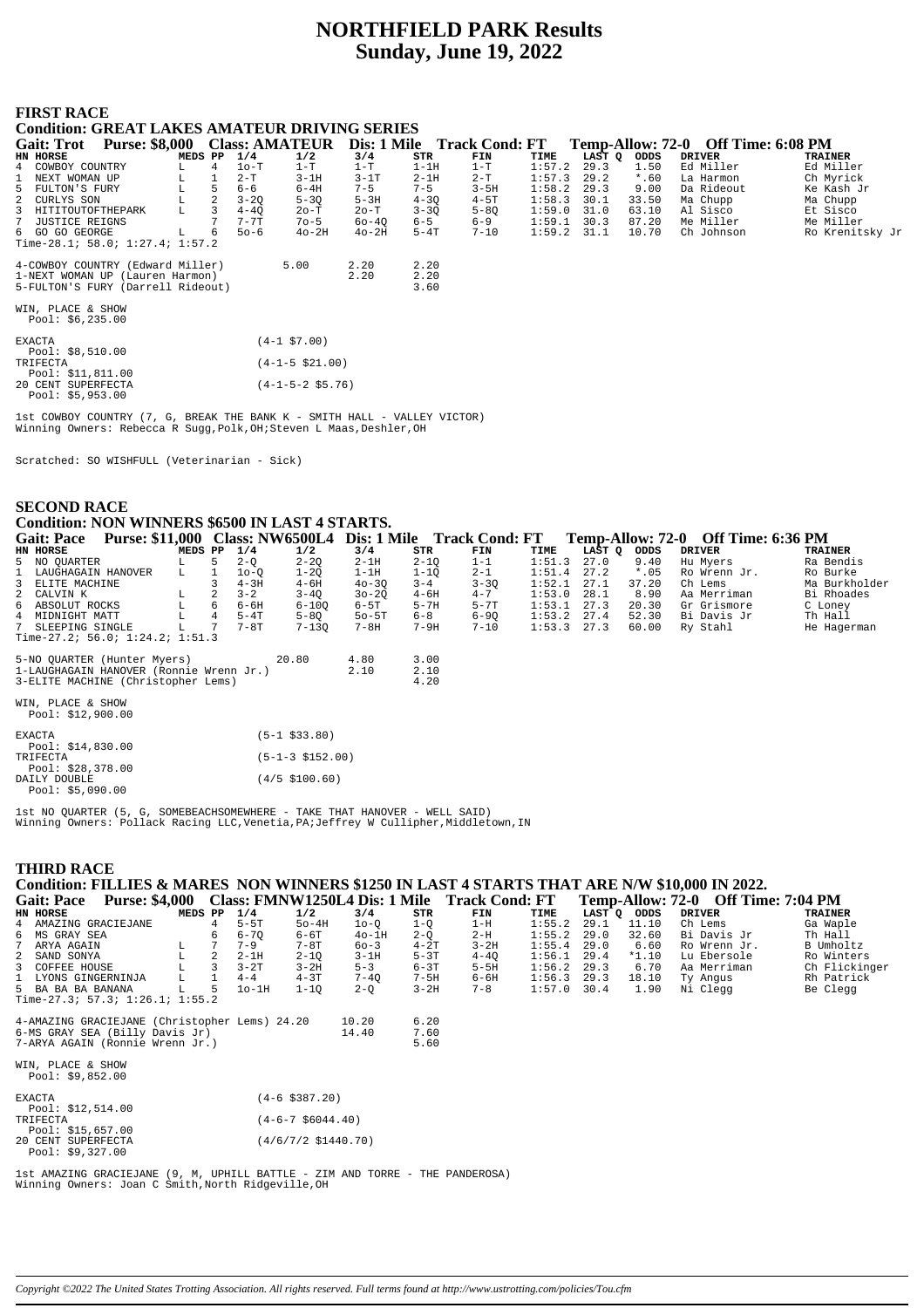| <b>FOURTH RACE</b>                                                              |             |   |          |                            |           |          |          |        |        |         |                                    |                |
|---------------------------------------------------------------------------------|-------------|---|----------|----------------------------|-----------|----------|----------|--------|--------|---------|------------------------------------|----------------|
| <b>Condition: NON WINNERS \$6500 IN LAST 4 STARTS.</b>                          |             |   |          |                            |           |          |          |        |        |         |                                    |                |
| Purse: \$11,000 Class: NW6500L4 Dis: 1 Mile Track Cond: FT<br><b>Gait: Pace</b> |             |   |          |                            |           |          |          |        |        |         | Temp-Allow: 72-0 Off Time: 7:25 PM |                |
| HN HORSE                                                                        | MEDS PP     |   | 1/4      | 1/2                        | 3/4       | STR      | FIN      | TIME   | LAST Q | ODDS    | DRIVER                             | <b>TRAINER</b> |
| FREEDOM WARRIOR<br>4                                                            |             | 3 | $1 - 10$ | $1 - 1Q$                   | $1-2T$    | $1-3H$   | $1-5H$   | 1:51.1 | 28.1   | $*$ .10 | Bi Davis Jr                        | Je Millner     |
| DOCDOR FRISKIE                                                                  | L           | 6 | $3 - 2T$ | $3-2H$                     | $20-2T$   | $2 - 3H$ | $2-5H$   | 1:52.1 | 28.3   | 6.60    | Gr Grismore                        | Sa Schillaci   |
| 6 VAGUE TRACES                                                                  | $\mathbf L$ |   | $6 - 8$  | $40 - 3H$                  | $40 - 4$  | $3 - 5Q$ | $3 - 6H$ | 1:52.2 | 28.3   | 27.30   | Ja Thompson                        | Jo Ciocca Jr.  |
| SOUTHERN WINDS<br>1                                                             | L           |   | $5 - 6H$ | 6-6H                       | 6-6H      | $6-9T$   | $4-8T$   | 1:53.0 | 28.4   | 30.40   | Hu Myers                           | Je Hollis      |
| 3<br>BARLEY UP                                                                  |             | 2 | $4-4H$   | $5 - 5$                    | $50 - 50$ | $5-7T$   | $5 - 9$  | 1:53.0 | 29.0   | 28.50   | Ch Lems                            | Ca Hollar      |
| 5 LONG LEGGED JOHN                                                              |             |   | $2 - 10$ | $2 - 1Q$                   | $3 - 4$   | $4 - 70$ | 6-9T     | 1:53.1 | 29.2   | 6.70    | Ro Wrenn Jr.                       | Ke Kash Jr     |
| Time-26.4; 55.3; 1:23.0; 1:51.1                                                 |             |   |          |                            |           |          |          |        |        |         |                                    |                |
|                                                                                 |             |   |          |                            |           |          |          |        |        |         |                                    |                |
| 4-FREEDOM WARRIOR (Billy Davis Jr)                                              |             |   |          | 2.20                       | 2.10      | 2.10     |          |        |        |         |                                    |                |
| 7-DOCDOR FRISKIE (Greg Grismore)                                                |             |   |          |                            | 4.20      | 2.40     |          |        |        |         |                                    |                |
| 6-VAGUE TRACES (Jason Thompson)                                                 |             |   |          |                            |           | 4.40     |          |        |        |         |                                    |                |
|                                                                                 |             |   |          |                            |           |          |          |        |        |         |                                    |                |
| WIN, PLACE & SHOW                                                               |             |   |          |                            |           |          |          |        |        |         |                                    |                |
| Pool: \$20,017.00                                                               |             |   |          |                            |           |          |          |        |        |         |                                    |                |
|                                                                                 |             |   |          |                            |           |          |          |        |        |         |                                    |                |
| EXACTA                                                                          |             |   |          | $(4-7$ \$5.40)             |           |          |          |        |        |         |                                    |                |
| Pool: \$18,034.00                                                               |             |   |          |                            |           |          |          |        |        |         |                                    |                |
| TRIFECTA                                                                        |             |   |          | $(4 - 7 - 6 \ $28.40)$     |           |          |          |        |        |         |                                    |                |
| Pool: $$18,433.00$                                                              |             |   |          |                            |           |          |          |        |        |         |                                    |                |
| 20 CENT SUPERFECTA                                                              |             |   |          | $(4 - 7 - 6 - 1 \ $13.04)$ |           |          |          |        |        |         |                                    |                |
| Pool: \$10,793.00                                                               |             |   |          |                            |           |          |          |        |        |         |                                    |                |

1st FREEDOM WARRIOR (5, G, AMERICAN IDEAL - CHIEF KAREN - CAMLUCK) Winning Owners: Curran Racing LLC, Red Hook, NY

Scratched: BIG BAD WHAMO (Judges - Personal)

#### **FIFTH RACE**

# Condition: OPEN HANDICAP (DRAW POST POSITIONS 1-4; DRAW PPS 5-6; DRAW PPS 7-8)

| <b>Purse: \$18,000</b><br><b>Gait: Trot</b> |         |    | <b>Class: OPEN</b> |          | Dis: 1 Mile |          | <b>Track Cond: FT</b> |               | <b>Temp-Allow: 72-0</b> |         | <b>Off Time: 7:45 PM</b> |                |
|---------------------------------------------|---------|----|--------------------|----------|-------------|----------|-----------------------|---------------|-------------------------|---------|--------------------------|----------------|
| HN HORSE                                    | MEDS PP |    | 1/4                | 1/2      | 3/4         | STR      | FIN                   | TIME          | LAST Q                  | ODDS    | <b>DRIVER</b>            | <b>TRAINER</b> |
| 8 SMOKING JET                               |         |    | $200 - NS$         | $1 - 10$ | $1 - 10$    | $2-NS$   | $1-T$                 | 1:53.3        | 29.2                    | 1.80    | Ro Wrenn Jr.             | Ro Burke       |
| 3 LONG LIVE THE KING                        |         |    | $4 - 20$           | $4 - 4T$ | $3o-1H$     | 1-NS     | $2-T$                 | 1:53.4        | 29.2                    | 26.30   | Bi Davis Jr              | Ma Chupp       |
| 6 BARN HALL                                 |         |    | $10-NS$            | $2 - 10$ | $2 - 10$    | $3 - 10$ | $3-T$                 | $1:53.4$ 29.2 |                         | 18.70   | Ry Stahl                 | Ra Bendis      |
| 5 YES                                       |         | 4  | $-3 - 1$           | $3 - 30$ | $4 - 3$     | $5-2T$   | $4-1T$                | 1:54.0        | 29.1                    | 5.40    | Hu Mvers                 | Ja McGinnis    |
| 7 WINNING SHADOW                            |         | X6 | $7 - 8H$           | $7 - 9$  | $7 - 6H$    | $6-4H$   | $5 - 20$              | 1:54.0        | 28.3                    | $*1.00$ | Ch Lems                  | Jo Hope        |
| 1 GET THE CASH                              |         |    | $5-3T$             | $5 - 60$ | $6-4T$      | 7-5H     | $6 - 30$              | 1:54.1        | 29.0                    | 38.60   | Ja Thompson              | Ke O'Donnell   |
| 2 LIGHT BLUE MOVERS                         |         |    | $6 - 5$            | $6 - 7H$ | $50 - 3T$   | $4-2T$   | $7 - 3H$              | 1:54.1        | 29.1                    | 8.70    | Aa Merriman              | Bi Rhoades     |
| Time-27.2; 55.3; 1:24.1; 1:53.3             |         |    |                    |          |             |          |                       |               |                         |         |                          |                |

| 8-SMOKING JET (Ronnie Wrenn Jr.)                                  | 560 | 3.00  | 2.20         |
|-------------------------------------------------------------------|-----|-------|--------------|
| 3-LONG LIVE THE KING (Billy Davis Jr)<br>6-BARN HALL (Ryan Stahl) |     | 15.60 | 6.40<br>8.00 |
| .                                                                 |     |       |              |

WIN, PLACE & SHOW<br>Pool: \$19,122.00

| <b>EXACTA</b>                            | $(8-3 \; $146.60)$                    |
|------------------------------------------|---------------------------------------|
| Pool: \$19,517.00<br>TRIFECTA            | $(8-3-6 \; $278.00)$                  |
| Pool: $$24,149.00$                       |                                       |
| 20 CENT SUPERFECTA<br>Pool: $$16,841.00$ | $(8-3-6-5 \ $247.36)$                 |
| PICK FOUR<br>Pool: \$13,437.00           | $(5/4/2, 4/8, 51, (4$ OF 4) \$867.80) |

lst SMOKING JET (5, G, TRIUMPHANT CAVIAR - PARIS FILLY - GIANT HIT)<br>Winning Owners: Burke Rcg Stb LLC,Fredericktown,PA;Weaver Bruscemi LLC,Canonsburg,PA;C L Page,Mt Vernon,OH

Scratched: BIG BAD CAVIAR (Judges - Personal)

### **SIXTH RACE** Condition: NON WINNERS \$6560 IN LAST 4 STARTS. AE: N/W 10 PM RACES OR \$50,000 LIFETIME. CLAIMING PRICE \$40,000 (WITH ALLOWANCES).

| <b>Gait: Pace</b>                       | <b>Purse: \$11,000</b> |         |   |          | Class: NW6500L4   | Dis: 1 Mile Track Cond: FT                                                  |          |          |        |        |         |               | Temp-Allow: 72-0 Off Time: 8:14 PM |                |
|-----------------------------------------|------------------------|---------|---|----------|-------------------|-----------------------------------------------------------------------------|----------|----------|--------|--------|---------|---------------|------------------------------------|----------------|
| HN HORSE                                |                        | MEDS PP |   | 1/4      | 1/2               | 3/4                                                                         | STR      | FIN      | TIME   | LAST Q | ODDS    | <b>DRIVER</b> |                                    | <b>TRAINER</b> |
| 7 CLOSING STATEMENT                     |                        | L       |   | $3 - 3$  | $3 - 3H$          | $3 - 3Q$                                                                    | $3-1T$   | $1 - 2$  | 1:51.2 | 27.4   | 3.70    |               | Ry Stahl                           | Ra Bendis      |
| 3 ROCKINMYSHOE                          |                        | L       |   | $1-1H$   | $1-1T$            | $1-2T$                                                                      | $1-1H$   | $2 - 2$  | 1:51.4 | 28.4   | $*1.00$ |               | Aa Merriman                        | Bi Rhoades     |
| ANDALE ANDALE                           |                        |         |   | $2-1H$   | $2-1T$            | $2 - 2T$                                                                    | $2 - 1H$ | $3-2T$   | 1:52.0 | 28.2   | 2.80    |               | Ch Lems                            | Ma Burkholder  |
| 2 LYONS SNYDER                          |                        | L.      |   | $4 - 40$ | $4-5H$            | $5-4T$                                                                      | $4-3T$   | $4-3H$   | 1:52.0 | 28.0   | 24.30   |               | Bi Davis Jr                        | Ma Chupp       |
| 5 KING CORONA                           |                        | L       | 5 | $6 - 7H$ | $7 - 90$          | $7 - 8$                                                                     | $6 - 6T$ | $5 - 60$ | 1:52.3 | 28.0   | 18.60   |               | Hu Myers                           | To Bigler      |
| 6 MAGIC SHARK                           |                        |         | 6 | $7 - 90$ | $50 - 6$          | $40 - 40$                                                                   | $5 - 60$ | $6 - 7T$ | 1:53.0 | 29.1   | 45.20   |               | An Lake                            | Ra Farmer      |
| 4 REVENANT BLUE CHIP                    |                        |         |   | $5-5H$   | $6 - 7H$          | $600 - 5T$                                                                  | x7-10T   | $7 - 12$ | 1:53.4 | 29.3   | 6.00    |               | Ro Wrenn Jr.                       | Sa Schillaci   |
| Time-26.4; 55.3; 1:23.0; 1:51.2         |                        |         |   |          |                   |                                                                             |          |          |        |        |         |               |                                    |                |
| 7-CLOSING STATEMENT (Ryan Stahl)        |                        |         |   |          | 9.40              | 3.60                                                                        | 2.20     |          |        |        |         |               |                                    |                |
| 3-ROCKINMYSHOE (Aaron Merriman)         |                        |         |   |          |                   | 2.60                                                                        | 2.10     |          |        |        |         |               |                                    |                |
| 1-ANDALE ANDALE (Christopher Lems)      |                        |         |   |          |                   |                                                                             | 2.10     |          |        |        |         |               |                                    |                |
| WIN, PLACE & SHOW<br>Pool: $$15,284.00$ |                        |         |   |          |                   |                                                                             |          |          |        |        |         |               |                                    |                |
| <b>EXACTA</b><br>Pool: $$17,108.00$     |                        |         |   |          | $(7-3 \; $21.40)$ |                                                                             |          |          |        |        |         |               |                                    |                |
| TRIFECTA<br>Pool: $$26,945.00$          |                        |         |   |          | $(7-3-1$ \$51.80) |                                                                             |          |          |        |        |         |               |                                    |                |
| PICK THREE<br>Pool: $$4.932.00$         |                        |         |   |          |                   | $(2,4/8/7 \text{ } $1 \text{ } (3 \text{ } 0F \text{ } 3) \text{ } $32.80)$ |          |          |        |        |         |               |                                    |                |

lst CLOSING STATEMENT (7, G, SOMEBEACHSOMEWHERE - IDEAL NEWTON - WESTERN IDEAL)<br>Winning Owners: Randall B Bendis,Bridgeville,PA;Pollack Racing LLC,Venetia,PA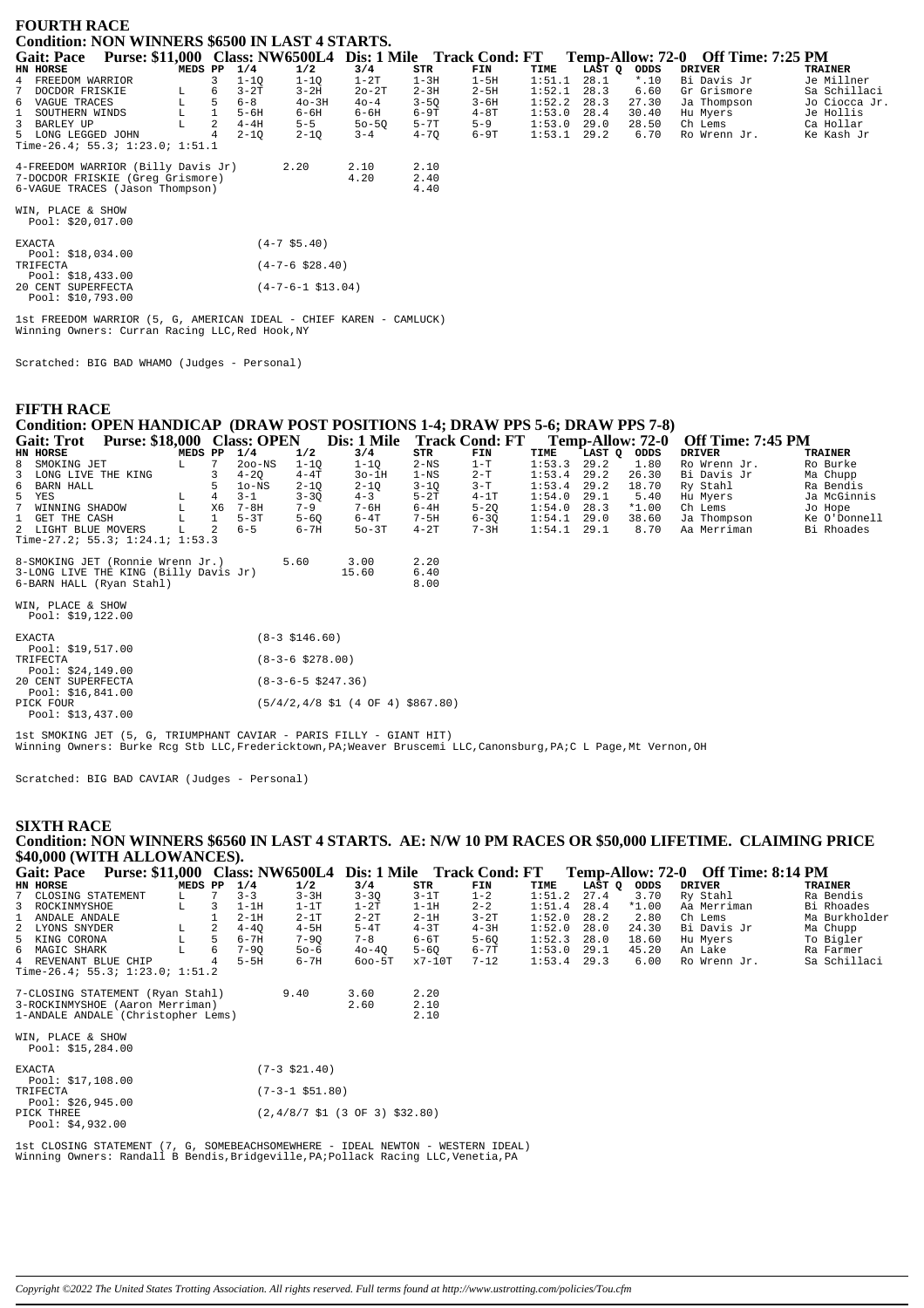|    | <b>SEVENTH RACE</b>                     |                                                           |         |   |           |           |          |          |          |        |             |         |                                    |              |
|----|-----------------------------------------|-----------------------------------------------------------|---------|---|-----------|-----------|----------|----------|----------|--------|-------------|---------|------------------------------------|--------------|
|    |                                         | <b>Condition: NON WINNERS \$5000 IN LAST 4 STARTS.</b>    |         |   |           |           |          |          |          |        |             |         |                                    |              |
|    | <b>Gait: Pace</b>                       | Purse: \$9,000 Class: NW5000L4 Dis: 1 Mile Track Cond: FT |         |   |           |           |          |          |          |        |             |         | Temp-Allow: 69-0 Off Time: 8:38 PM |              |
|    | HN HORSE                                |                                                           | MEDS PP |   | 1/4       | 1/2       | 3/4      | STR      | FIN      | TIME   | LAST Q ODDS |         | <b>DRIVER</b>                      | TRAINER      |
|    | 4 MARVALOUS ARTIST                      |                                                           |         |   | $2 - 10$  | $3-1T$    | $4 - 10$ | $4 - 10$ | $1-NK$   | 1:53.1 | 28.4        | 7.00    | Ry Stahl                           | An Rickert   |
| б. | WORLD OF GAMING                         |                                                           | L.      | 6 | $3-2H$    | $20 - 1$  | $20 - 0$ | $3 - 0$  | $2-NK$   | 1:53.1 | 29.0        | $*1.10$ | Aa Merriman                        | Bi Rhoades   |
|    | JUST BOOKEM                             |                                                           | L       |   | $7 - 100$ | $60 - 50$ | $300-H$  | $2-Q$    | $3-NK$   | 1:53.1 | 29.0        | 1.60    | Ro Wrenn Jr.                       | Sa Schillaci |
|    | 5 MR BIG WIG                            |                                                           | L       |   | $10-10$   | $1 - 1$   | $1-Q$    | $1-Q$    | $4 - T$  | 1:53.2 | 29.1        | 7.30    | Bi Davis Jr                        | Je Millner   |
| 3  | ROCK THE NITE                           |                                                           |         |   | $6 - 80$  | $50-3T$   | $50-1T$  | $5-2H$   | $5 - 1$  | 1:53.2 | 28.4        | 19.20   | Ry Deaton                          | Ry Deaton    |
|    | BETTOR'S REWARD                         |                                                           |         |   | $4 - 40$  | $4-3H$    | $6 - 3$  | $6-2T$   | $6 - 20$ | 1:53.3 | 28.4        | 14.70   | Ch Lems                            | Co Kreiser   |
|    | 8 FG'S MONDU PACKRAT                    |                                                           | L       | 8 | $8-11H$   | $8 - 6H$  | $70 - 4$ | $7 - 3T$ | $7 - 20$ | 1:53.3 | 28.3        | 74.00   | Gr Grismore                        | Je Toska     |
|    | 2 M G KID                               |                                                           |         |   | $5-6T$    | $7 - 50$  | $8 - 6H$ | $8-6T$   | $8 - 7H$ | 1:54.3 | 29.1        | 84.50   | Ma Headworth                       | Ma Headworth |
|    |                                         | Time-26.4; 56.2; 1:24.1; 1:53.1                           |         |   |           |           |          |          |          |        |             |         |                                    |              |
|    |                                         | 4-MARVALOUS ARTIST (Ryan Stahl)                           |         |   |           | 16.00     | 5.00     | 3.00     |          |        |             |         |                                    |              |
|    |                                         | 6-WORLD OF GAMING (Aaron Merriman)                        |         |   |           |           | 2.80     | 2.10     |          |        |             |         |                                    |              |
|    |                                         | 7-JUST BOOKEM (Ronnie Wrenn Jr.)                          |         |   |           |           |          | 2.20     |          |        |             |         |                                    |              |
|    | WIN, PLACE & SHOW<br>Pool: $$28,028.00$ |                                                           |         |   |           |           |          |          |          |        |             |         |                                    |              |

| <b>EXACTA</b> |                    | $(4 - 6 \text{ } $37.80)$ |
|---------------|--------------------|---------------------------|
|               | Pool: $$32.531.00$ |                           |
| TRIFECTA      |                    | $(4-6-7 \text{ }5119.40)$ |
|               | Pool: \$36,750.00  |                           |
|               | 20 CENT SUPERFECTA | $(4-6-7-5$ \$28.90)       |
|               | Pool: $$29,012.00$ |                           |

1st MARVALOUS ARTIST (8, G, DELMARVALOUS - R N ARTIST - REAL ARTIST) Winning Owners: Murdock Racing Stable LLC,Washington,PA

## **EIGHTH RACE**

## **Condition: FILLIES & MARES NON WINNERS \$1250 IN LAST 4 OR \$4100 IN LAST 9 STARTS THAT ARE N/W \$16,250 IN 2022. AE: CLAIMING \$6000 (WITH ALLOWANCES) THAT ARE N/W \$2350 IN LAST 4 STARTS.**

| <b>Gait: Pace</b>               | <b>Purse: \$4,000</b> |         |    |           | Class: FMNW1250L4 Dis: 1 Mile |           |          | <b>Track Cond: FT</b> |               |        |             | Temp-Allow: 69-0 Off Time: 9:05 PM |                 |
|---------------------------------|-----------------------|---------|----|-----------|-------------------------------|-----------|----------|-----------------------|---------------|--------|-------------|------------------------------------|-----------------|
| HN HORSE                        |                       | MEDS PP |    | 1/4       | 1/2                           | 3/4       | STR      | FIN                   | TIME          | LAST O | <b>ODDS</b> | DRIVER                             | <b>TRAINER</b>  |
| 1 SKYWAY VENUS                  |                       |         |    | 10-1      | $1 - 10$                      | $1-T$     | $1 - 2$  | $1 - 10$              | 1:55.0        | 29.3   | $*.90$      | Gr Grismore                        | To Bigler       |
| 4 AMBITIOUS LILLIAN             |                       | L.      | 4  | $5 - 6$   | $50 - 5$                      | $40 - 20$ | $4-3T$   | $2 - 10$              | 1:55.1        | 29.2   | 8.40        | Ry Stahl                           | Br Farquhar     |
| 3 BEND THE KNEE                 |                       |         |    | $4 - 4$   | $40 - 3H$                     | $2o-T$    | $2 - 2$  | $3-1T$                | 1:55.2        | 29.4   | 2.50        | Bi Davis Jr                        | Co Kreiser      |
| 6 SOUEEZE THIS                  |                       |         | 6. | $2 - 1$   | $2 - 10$                      | $3-1H$    | $3 - 20$ | $4 - 2$               | 1:55.2        | 29.4   | 5.30        | Aa Merriman                        | Su Stockwell    |
| 8 FADE TO GOLD                  |                       |         | 8  | $6 - 7H$  | $60 - 6T$                     | $60 - 40$ | $6-5T$   | $5 - 3$               | 1:55.3        | 29.2   | 11.20       | Ch Lems                            | Ro Krenitsky Jr |
| 2 SUNSHINE OUEEN                |                       |         |    | $3 - 2H$  | $3 - 2T$                      | $5 - 40$  | $5-4T$   | $6 - 30$              | 1:55.3        | 29.2   | 27.10       | Ja Baird                           | Be Clegg        |
| 7 MCMAEDLE                      |                       |         |    | $8 - 110$ | $8 - 100$                     | $70 - 5T$ | $7-5T$   | $7 - 30$              | 1:55.3        | 29.0   | 46.60       | Hu Myers                           | Ke Kash Jr      |
| 5 GOOD TIDINGS                  |                       |         | 5. | $7 - 90$  | $7 - 8H$                      | $8 - 6H$  | $8 - 7T$ | $8 - 7$               | $1:56.2$ 29.4 |        | 46.10       | An Lake                            | Je Toska        |
| Time-27.3; 57.0; 1:25.2; 1:55.0 |                       |         |    |           |                               |           |          |                       |               |        |             |                                    |                 |

| 1-SKYWAY VENUS (Greq Grismore)<br>4-AMBITIOUS LILLIAN (Ryan Stahl)<br>3-BEND THE KNEE (Billy Davis Jr) | 3.80 | 2.60<br>5.40 | 2.10<br>3.80<br>2.40 |
|--------------------------------------------------------------------------------------------------------|------|--------------|----------------------|
| WIN, PLACE & SHOW<br>Pool: \$26,504.00                                                                 |      |              |                      |

| <b>EXACTA</b> |                    | $(1 - 4 \text{ } $25.80)$  |
|---------------|--------------------|----------------------------|
|               | Pool: $$30,643.00$ |                            |
| TRIFECTA      |                    | $(1-4-3 \t566.20)$         |
|               | Pool: \$31,088.00  |                            |
|               | 20 CENT SUPERFECTA | $(1-4-3-6 \text{ }516.28)$ |
|               | Pool: $$25,747.00$ |                            |

1st SKYWAY VENUS (5, M, TIME TO ROLL - VEGAS DATE - COLE MUFFLER) Winning Owners: Alan H Hyatt,Lake Worth,FL

#### **NINTH RACE**

| Condition: NON WINNERS \$8000 IN LAST 4 STARTS. AE: N/W 8 PARI-MUTUEL RACES.                             |                |             |                        |          |          |          |               |        |         |               |                |
|----------------------------------------------------------------------------------------------------------|----------------|-------------|------------------------|----------|----------|----------|---------------|--------|---------|---------------|----------------|
| Gait: Pace Purse: \$12,200 Class: NW8000L4 Dis: 1 Mile Track Cond: FT Temp-Allow: 69-0 Off Time: 9:33 PM |                |             |                        |          |          |          |               |        |         |               |                |
| HN HORSE                                                                                                 | MEDS PP        | 1/4         | 1/2                    | 3/4      | STR      | FIN      | TIME          | LAST Q | ODDS    | <b>DRIVER</b> | <b>TRAINER</b> |
| 2 BERNIE<br>L.                                                                                           | 2              | $1 - 10$    | $1 - 1Q$               | $1-1Q$   | $1 - 10$ | $1-1T$   | 1:51.0        | 27.3   | $*$ .20 | Bi Davis Jr   | Je Millner     |
| 5 CAPTAINOFROCKNROLL<br>L.                                                                               |                | $2-1Q$<br>5 | $2 - 1Q$               | $2 - 1Q$ | $2 - 10$ | $2-1T$   | 1:51.2        | 27.4   | 2.90    | Ro Wrenn Jr.  | Sa Schillaci   |
| 3 DELRAY DUDE                                                                                            |                | $4 - 40$    | $4-3T$                 | $4-2H$   | $4-2T$   | $3 - 30$ | 1:51.3        | 27.4   | 67.10   | Lu Ebersole   | Ry Angus       |
| L<br>1 JUST TOYIN WITH YA                                                                                | $\mathbf{1}$   | $3-2T$      | $3 - 2H$               | $3o-1H$  | $3 - 1Q$ | $4 - 4$  | 1:51.4        | 28.1   | 12.60   | Ch Lems       | Jo Hope        |
| $\mathbb{L}$<br>4 GUNRNEEDABGRBOAT A                                                                     | $\overline{4}$ | 5-5T        | $5 - 5$                | $5-4T$   | $5 - 4$  | $5 - 5$  | 1:52.0        | 27.3   | 15.10   | Aa Merriman   | Cr Stein       |
| 6 SLATER                                                                                                 |                | 6-7H        | $6 - 60$               | 6-7T     | $6 - 50$ | $6 - 50$ | $1:52.0$ 27.0 |        | 37.40   | Pa Beeler     | Pa Beeler      |
| 7 BACKSEAT JOKER<br>L.                                                                                   |                | $7-10H$     | 7-8H                   | $7-11H$  | $7 - 80$ | $7 - 8Q$ | 1:52.3        | 27.0   | 74.40   | Hu Myers      | Sa Schillaci   |
| Time-27.0; 55.2; $1:23.2;$ $1:51.0$                                                                      |                |             |                        |          |          |          |               |        |         |               |                |
| 2-BERNIE (Billy Davis Jr)                                                                                |                |             | 2.40                   | 2.10     | 2.10     |          |               |        |         |               |                |
| 5-CAPTAINOFROCKNROLL (Ronnie Wrenn Jr.)                                                                  |                |             |                        | 3.00     | 2.10     |          |               |        |         |               |                |
| 3-DELRAY DUDE (Luke Ebersole)                                                                            |                |             |                        |          | 7.60     |          |               |        |         |               |                |
|                                                                                                          |                |             |                        |          |          |          |               |        |         |               |                |
| WIN, PLACE & SHOW                                                                                        |                |             |                        |          |          |          |               |        |         |               |                |
| Pool: \$35,652.00                                                                                        |                |             |                        |          |          |          |               |        |         |               |                |
| EXACTA                                                                                                   |                |             | $(2 - 5 \ $4.00)$      |          |          |          |               |        |         |               |                |
| Pool: \$30,833.00                                                                                        |                |             |                        |          |          |          |               |        |         |               |                |
| TRIFECTA                                                                                                 |                |             | $(2 - 5 - 3 \ $54.60)$ |          |          |          |               |        |         |               |                |
| Pool: \$34,493.00<br>20 CENT SUPERFECTA                                                                  |                |             | $(2-5-3-1 \ $14.76)$   |          |          |          |               |        |         |               |                |
| Pool: \$29,180.00                                                                                        |                |             |                        |          |          |          |               |        |         |               |                |
|                                                                                                          |                |             |                        |          |          |          |               |        |         |               |                |

1st BERNIE (6, G, BIG JIM - MATILDA - ARTISCAPE) Winning Owners: Pod Stable LLC,Seven Hills,OH;Jessica E Millner,Litchfield,OH

Scratched: SURREAL IDEAL (Veterinarian - Sick)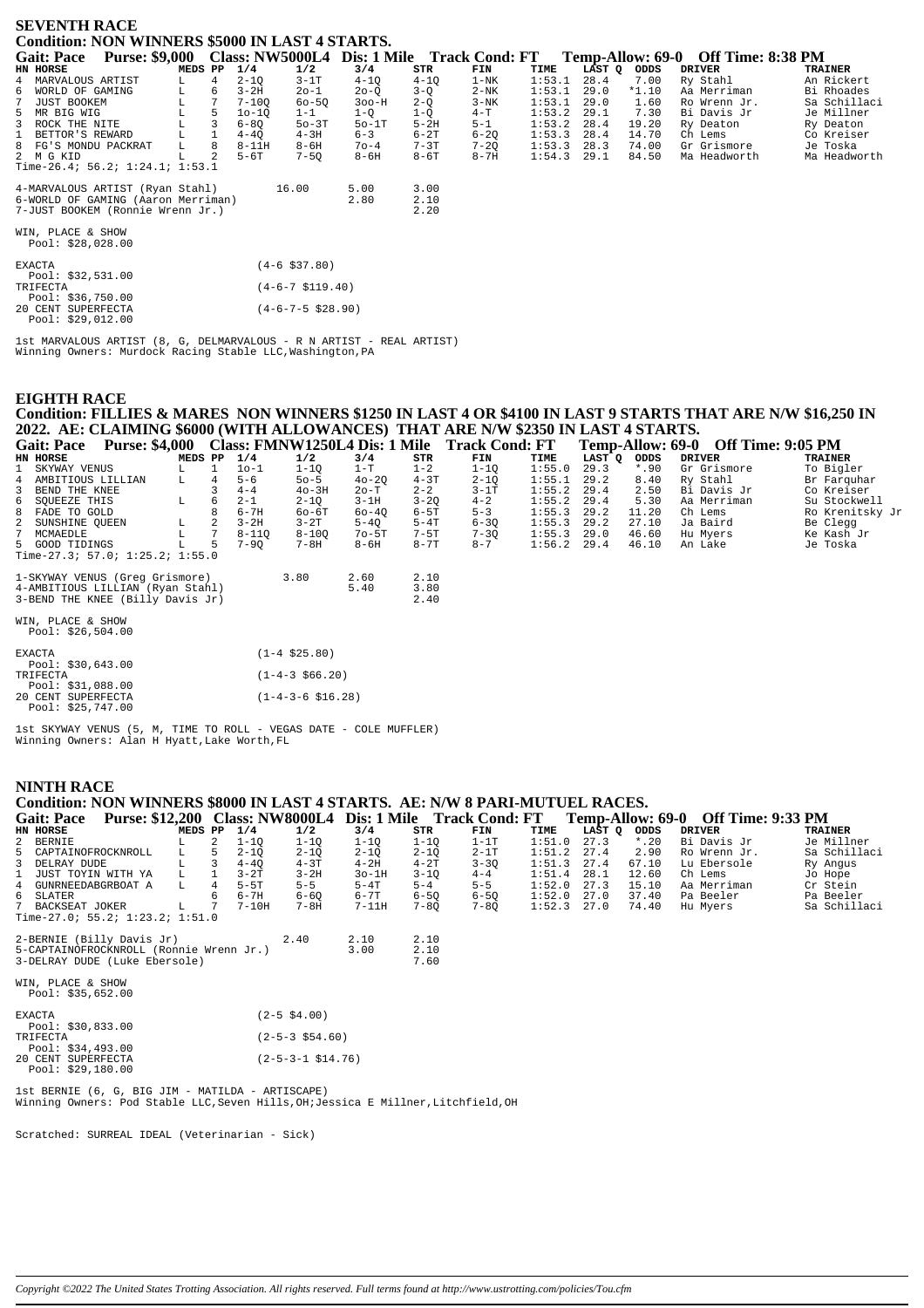| <b>TENTH RACE</b>                                                                                |             |             |           |                             |           |                                      |          |        |        |         |                                                                                               |                |
|--------------------------------------------------------------------------------------------------|-------------|-------------|-----------|-----------------------------|-----------|--------------------------------------|----------|--------|--------|---------|-----------------------------------------------------------------------------------------------|----------------|
| Condition: NON WINNERS \$8000 IN LAST 4 STARTS (MARES ALLOWED 20%). AE: N/W 8 PARI-MUTUEL RACES. |             |             |           |                             |           |                                      |          |        |        |         |                                                                                               |                |
| <b>Gait: Trot</b>                                                                                |             |             |           |                             |           |                                      |          |        |        |         | Purse: \$12,200 Class: NW8000L4 Dis: 1 Mile Track Cond: FT Temp-Allow: 69-0 Off Time: 9:52 PM |                |
| HN HORSE                                                                                         | MEDS PP     |             | 1/4       | 1/2                         | 3/4       | STR                                  | FIN      | TIME   | LAST Q | ODDS    | <b>DRIVER</b>                                                                                 | <b>TRAINER</b> |
| 1 REFI                                                                                           |             |             | $10 - 10$ | $1-2Q$                      | $1 - 1$   | $1 - 1$                              | $1 - 1$  | 1:54.3 | 28.2   | 2.60    | Ro Wrenn Jr.                                                                                  | Sa Schillaci   |
| 9<br>IMPULSE BUY                                                                                 | L.          | <b>19</b>   | $3 - 2T$  | $3 - 4$                     | $20 - 1$  | $2 - 1$                              | $2 - 1$  | 1:54.4 | 28.2   | $*$ .60 | Aa Merriman                                                                                   | Bi Rhoades     |
| 4<br>JOGGINGTOTHEBANK                                                                            |             |             | $2 - 1Q$  | $2 - 2Q$                    | $3 - 1H$  | $3-2Q$                               | $3-1T$   | 1:55.0 | 28.3   | 5.80    | Ch Lems                                                                                       | Ma Burkholder  |
| 6<br>CHASIN' DREAMS                                                                              |             |             | $6 - 7Q$  | $6-9Q$                      | $6 - 5Q$  | $6 - 5Q$                             | $4-2T$   | 1:55.1 | 28.0   | 46.30   | Gr Grismore                                                                                   | Sa Schillaci   |
| DONTYOUSAYIT                                                                                     | L           | 3           | $5 - 6$   | $5 - 7T$                    | $50 - 40$ | $4 - 4$                              | $5-2T$   | 1:55.1 | 28.1   | 53.20   | Hu Myers                                                                                      | Ke Sherman     |
| MAKING DREAMS<br>8                                                                               | $\mathbf L$ | 8           | $7 - 9$   | $7-10T$                     | 7-6H      | 7-5T                                 | $6 - 3Q$ | 1:55.1 | 27.4   | 64.10   | Ja Thompson                                                                                   | Ti Schlabach   |
| SWAN ON A MISSION                                                                                | L           | 2           | $4-4H$    | $4 - 6$                     | $4-3H$    | $5 - 4$                              | $7 - 3Q$ | 1:55.1 | 28.2   | 34.50   | Lu Ebersole                                                                                   | Ed Miller      |
| SETIT AND FORGETIT                                                                               | L           | $7^{\circ}$ | $8 - 10H$ | $8 - 120$                   | $8 - 8Q$  | $8 - 7Q$                             | $8 - 6$  | 1:55.4 | 28.0   | 52.50   | Bi Davis Jr                                                                                   | Jo Oliverio    |
| 5 DESIGNER SPECS                                                                                 |             |             | x5x 9-DIS | $9-DIS$                     | $9-DIS$   | $9-DIS$                              | $9-DIS$  | 0:00.0 | 00.0   | 10.30   | Ry Stahl                                                                                      | Ja Weller      |
| Time-28.0; 57.4; $1:26.1; 1:54.3$                                                                |             |             |           |                             |           |                                      |          |        |        |         |                                                                                               |                |
| 1-REFI (Ronnie Wrenn Jr.)                                                                        |             |             |           | 7.20                        | 3.60      | 2.80                                 |          |        |        |         |                                                                                               |                |
| 9-IMPULSE BUY (Aaron Merriman)                                                                   |             |             |           |                             | 2.60      | 2.10                                 |          |        |        |         |                                                                                               |                |
| 4-JOGGINGTOTHEBANK (Christopher Lems)                                                            |             |             |           |                             |           | 3.00                                 |          |        |        |         |                                                                                               |                |
|                                                                                                  |             |             |           |                             |           |                                      |          |        |        |         |                                                                                               |                |
| WIN, PLACE & SHOW                                                                                |             |             |           |                             |           |                                      |          |        |        |         |                                                                                               |                |
| Pool: \$19,314.00                                                                                |             |             |           |                             |           |                                      |          |        |        |         |                                                                                               |                |
|                                                                                                  |             |             |           |                             |           |                                      |          |        |        |         |                                                                                               |                |
| <b>EXACTA</b>                                                                                    |             |             |           | $(1-9 \; $17.00)$           |           |                                      |          |        |        |         |                                                                                               |                |
| Pool: $$22,368.00$                                                                               |             |             |           |                             |           |                                      |          |        |        |         |                                                                                               |                |
| TRIFECTA                                                                                         |             |             |           | $(1-9-4 \; $45.40)$         |           |                                      |          |        |        |         |                                                                                               |                |
| Pool: $$24,904.00$                                                                               |             |             |           |                             |           |                                      |          |        |        |         |                                                                                               |                |
| 20 CENT SUPERFECTA                                                                               |             |             |           | $(1-9-4-6 \text{ } $34.46)$ |           |                                      |          |        |        |         |                                                                                               |                |
| Pool: \$18,626.00                                                                                |             |             |           |                             |           |                                      |          |        |        |         |                                                                                               |                |
| PICK FIVE                                                                                        |             |             |           |                             |           | (7/4/1/2,8/1 \$1 (5 OF 5) \$1504.20) |          |        |        |         |                                                                                               |                |

DRIVER

 $28.2$ <br>  $28.1$ <br>  $28.1$ 

 $2.50$ 

 $56.60$ 

 $2.60$ 

 $24.40$ 

36.20

Hu Myers

Ch Lems

Ro Wrenn Jr.

na njere<br>Bi Davis Jr

Gr Grismore

Aa Merriman

Ja Thompson

TRAINER

Ro Burke

Sa Schillaci

Co Kreiser

Ja Day<br>Ra Bendis

Ro Burke

To Luther

PICK FIVE  $Pool: $6.996.00$ 

1st REFI (6, H, CHAPTER SEVEN - BLAZING MUSCLEGIRL - MUSCLES YANKEE)<br>Winning Owners: Schillaci Stbs LLC, Macedonia, OH; Sam Bova Rcg LLC, Irving, NY; P F Barbato, Demarest, NJ

#### **ELEVENTH RACE** Condition: GUARANTEED \$10,000 PICK 4 STARTS HERE OPEN Gait: Pace Purse: \$18,000 Class: OPEN **Dis: 1 Mile** Track Cond: FT Temp-Allow: 65-0 Off Time: 10:20 PM TIME LAST Q ODDS<br>1:49.2 28.2 \*1.10<br>1:49.2 28.2 8.40 EN HORSE<br>2 A FAIR OL DANCE N  $\frac{1}{4}$ <br> $\frac{1}{4}$ MEDS PP  $1/2$  $3/4$ <br> $1 - NS$ FIN<br>TIN<br>1-HD  ${\tt STR}$  $1 - 10$  $1-NS$  $\frac{2}{3}$  $T_{\rm A}$  $\overline{2}$ ONE LAST LAUGH<br>BETTOR THAN SPRING E  $\overline{3}$  $5 - 5T$  $40 - 2H$  $2o-NS$  $2-NS$  $2-HD$  $2-10$ <br>60-4<br>3-2H  $3-10$ <br> $40-30$ <br> $5-3H$  $1-NS$  $3 - 2$  $3 - 1$  $\overline{5}$ T.  $\overline{5}$  $1:49.3$ 3-2<br>4-3T<br>5-3T<br>5-3T<br>7-6<br>6-5T  $3 - 1$ <br> $4 - 1T$ <br> $5 - 2H$  $\overline{6}$ OK KUDO<br>OK KUDO<br>DANCIN DRAGON  $\overline{6}$  $6 - 7Q$ <br> $3 - 2$  $1:49.4$ <br> $1:49.4$ ī,  $\frac{4}{7}$  $T_{\rm H}$  $\overline{4}$ DANCIN DRAGON<br>ELVER HANOVER<br>ODDS ON BOCA RATON  $7 - 5Q$ <br> $5 - 3T$  $70 - 6H$ <br>6-6H  $6 - 4Q$ <br> $7 - 4Q$  $1:50.1$  28.0<br> $1:50.1$  28.0  $\overline{L}$  $7 - 9$  $\mathbf{L}$  $\overline{1}$  $4 - 40$  $\mathbf{1}$ Time-25.4; 53.4; 1:21.0; 1:49.2 2-A FAIR OL DANCE N (Ronnie Wrenn Jr.)  $4.20$ 2.60  $2.10$

| 3-ONE LAST LAUGH (Hunter Myers)       | 5.40 | 2.80 |
|---------------------------------------|------|------|
| 5-BETTOR THAN SPRING (Billy Davis Jr) |      | 2.40 |

| WIN, PLACE & SHOW<br>Pool: \$27,805.00               |                                                                             |
|------------------------------------------------------|-----------------------------------------------------------------------------|
| <b>EXACTA</b>                                        | $(2-3 \; $19.60)$                                                           |
| Pool: $$33,695.00$<br>TRIFECTA                       | $(2 - 3 - 5 \ $46.40)$                                                      |
| Pool: \$52,823.00<br>PICK THREE<br>Pool: $$7,439.00$ | $(2,8/1/2 \text{ } $1 \text{ } (3 \text{ } 0F \text{ } 3) \text{ } $13.50)$ |

1st A FAIR OL DANCE N (7, G, A ROCKNROLL DANCE - PRESIDENTIAL AFFAIR - PRESIDENTIAL BALL)<br>Winning Owners: Burke Rcg Stb, Frdrcktwn, PA; Weaver Bruscemi, Cnsbrg, PA; Kitefield Stb, Gshn, NY

# **TWELFTH RACE**

### Condition: NON WINNERS \$10,000 IN LAST 4 STARTS. AE: N/W 10 PARI-MUTUEL RACES. AE: CLAIMING \$40,000 (WITH ALLOWANCES).

|                                     | <b>Gait: Pace</b>                     |  |  |         |               |          |           |            |         | Purse: \$14,000 Class: NW10000L4 Dis: 1 Mile Track Cond: FT |               |        |         | Temp-Allow: 65-0 Off Time: 10:40 PM |                |
|-------------------------------------|---------------------------------------|--|--|---------|---------------|----------|-----------|------------|---------|-------------------------------------------------------------|---------------|--------|---------|-------------------------------------|----------------|
|                                     | HN HORSE                              |  |  | MEDS PP |               | 1/4      | 1/2       | 3/4        | STR     | FIN                                                         | TIME          | LAST O | ODDS    | <b>DRIVER</b>                       | <b>TRAINER</b> |
|                                     | 7 MAKIN SOME NOISE                    |  |  |         |               | $10-0$   | $1-1H$    | $1 - 10$   | $1-1H$  | $1 - 1$                                                     | 1:50.4        | 27.4   | $*$ .20 | Ro Wrenn Jr.                        | Ed Miller      |
|                                     | 6 CROSS COUNTRY                       |  |  | L       | 6             | $2 - 0$  | $2-1H$    | $2 - 10$   | $2-1H$  | $2 - 1$                                                     | 1:51.0        | 27.4   | 6.40    | Lu Ebersole                         | Lu Ebersole    |
|                                     | 8 TACT TATE N                         |  |  |         | 8             | $8-10H$  | $80 - 8T$ | $400 - 40$ | $4-4H$  | $3 - 4T$                                                    | 1:51.4        | 28.0   | 96.20   | Rv Stahl                            | Jo Miller      |
|                                     | 2 MCTHIRSTY                           |  |  |         | $\mathcal{L}$ | $6 - 70$ | $60-5T$   | 8-6H       | $6 - 7$ | $4 - 5$                                                     | 1:51.4        | 27.3   | 43.70   | Hu Myers                            | Ed Miller      |
|                                     | 4 TREMENDOUS PLAY                     |  |  |         | 4             | $3-1H$   | $3 - 3$   | $3 - 30$   | $3 - 4$ | $5 - 50$                                                    | 1:51.4        | 28.1   | 11.30   | Gr Grismore                         | Sa Schillaci   |
|                                     | 1 DD'S BIG JOE                        |  |  |         |               | $4-3H$   | $5-4H$    | $6 - 50$   | $5-5H$  | $6-5H$                                                      | 1:51.4        | 27.4   | 14.00   | Bi Davis Jr                         | La Merriman    |
|                                     | 5 NOTYOURTYPICALMAN                   |  |  | L       | 5.            | 7-8H     | $7 - 7H$  | $70 - 60$  | 7-7H    | 7-6T                                                        | 1:52.1        | 28.0   | 16.80   | Aa Merriman                         | Cr Stein       |
|                                     | 3 VENOM                               |  |  | L       |               | $5 - 50$ | $40 - 4$  | $50 - 40$  | $8-9H$  | $8-13T$                                                     | $1:53.3$ 29.4 |        | 37.00   | Ch Lems                             | Ma Headworth   |
|                                     | Time-26.4; 55.2; 1:23.0; 1:50.4       |  |  |         |               |          |           |            |         |                                                             |               |        |         |                                     |                |
|                                     | 7-MAKIN SOME NOISE (Ronnie Wrenn Jr.) |  |  |         |               |          | 2.40      | 2.10       | 2.10    |                                                             |               |        |         |                                     |                |
|                                     | 6-CROSS COUNTRY (Luke Ebersole)       |  |  |         |               |          |           | 4.20       | 3.00    |                                                             |               |        |         |                                     |                |
| 8-TACT TATE N (Ryan Stahl)<br>10.40 |                                       |  |  |         |               |          |           |            |         |                                                             |               |        |         |                                     |                |
|                                     | WIN, PLACE & SHOW                     |  |  |         |               |          |           |            |         |                                                             |               |        |         |                                     |                |
|                                     | Pool: \$24,734.00                     |  |  |         |               |          |           |            |         |                                                             |               |        |         |                                     |                |

| <b>EXACTA</b>      | $(7-6 \$6.60)$              |
|--------------------|-----------------------------|
| Pool: $$28,938.00$ |                             |
| <b>TRIFFOTA</b>    | $(7-6-8 \; \text{S}166.80)$ |
| Pool: $$28,178.00$ |                             |
| 20 CENT SUPERFECTA | $(7-6-8-2 \text{ }5196.92)$ |
| Pool: $$21.119.00$ |                             |

Ist MAKIN SOME NOISE (4, G, ALWAYS B MIKI - ETERNITY'S DELIGHT - BETTOR'S DELIGHT)<br>Winning Owners: Rebecca R Sugg, Polk, OH